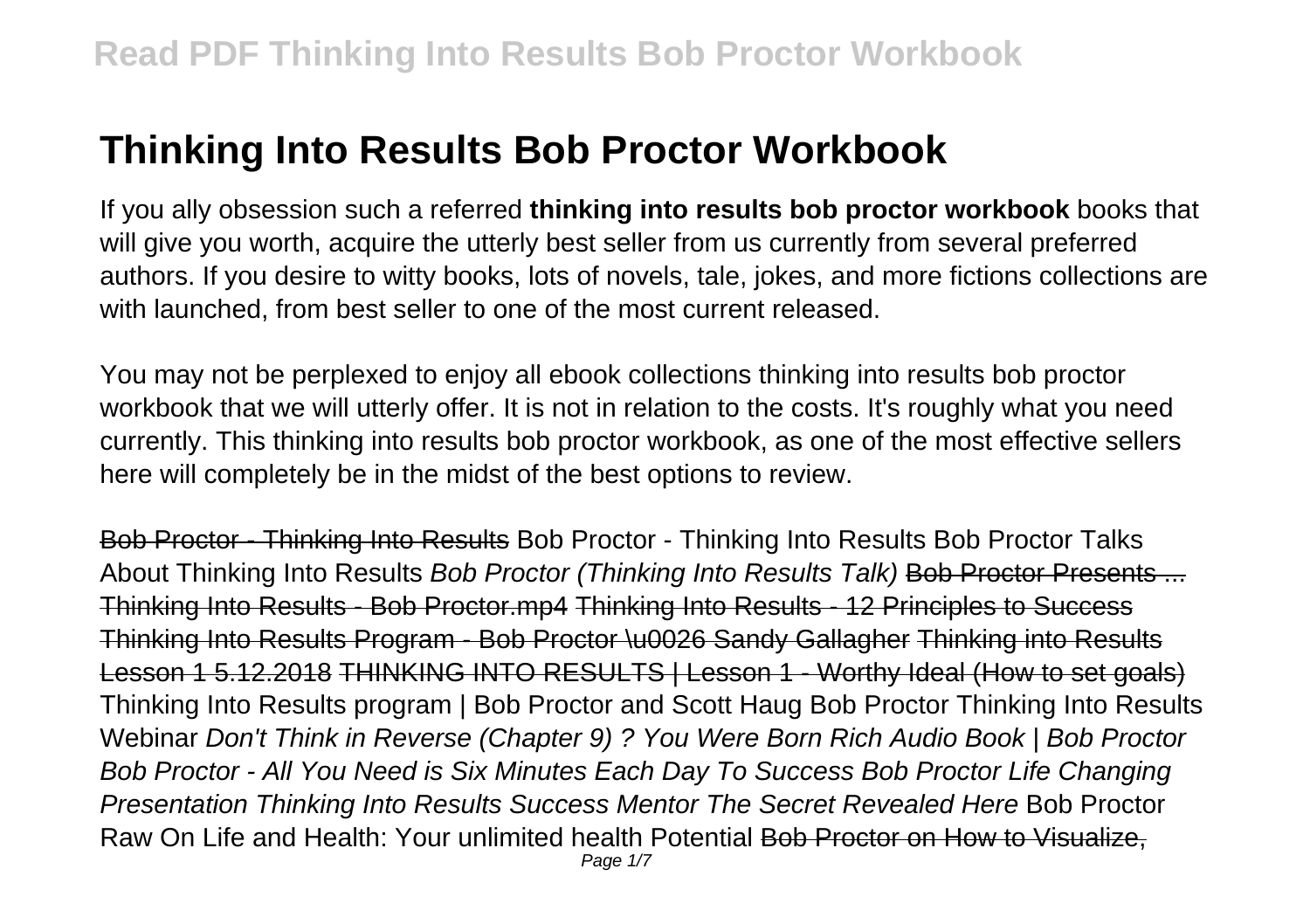Think and Grow Rich \u0026 Reading | #TalksAbout 01 **Bob Proctor - How To Make Winning Decisions** Why Repetition is Necessary When Changing Paradigms - Bob Proctor Q-cast Bob Proctor Masterclass

Bob Proctor speaks out on OMG How To Accomplish Goals - Bob Proctor Announcement! Bob Proctor's Thinking into Results and Free Coaching! Doug Dane and Bob Proctor explain Thinking Into Results! \"Thinking into Results\" with Bob Proctor \u0026 Sue McDonald Thinking Into Results #2

Bob Proctor Thinking Into Results Webinar Bob Proctor Thinking into results!

Thinking Into Results with Bob ProctorTaylor's Thinking Into Results Mentorship TESTIMONY with D'Andre (Bob Proctor) **Thinking Into Results Bob Proctor**

How to Think Into a Result. This is not a secret…. If you want to change something in your life, you must start with the end in mind. In other words, don't think about your current circumstances. Instead put your imagination into high gear, and think your way into the conditions you want. I'm not saying that you ignore your current results.

#### **How to Think Into a Result - Proctor Gallagher Institute**

She is certified by Bob Proctor (The Secret) and the Proctor Gallagher Institute, Ewa is one of the top consultants worldwide running her signature mentorship program paired with Thinking Into Results. Ewa is originally from Poland, now lives in Dublin, Ireland. She lives there with her finance and if you have followed Ewa you would know that she manifested her dream partner using the power of her mind!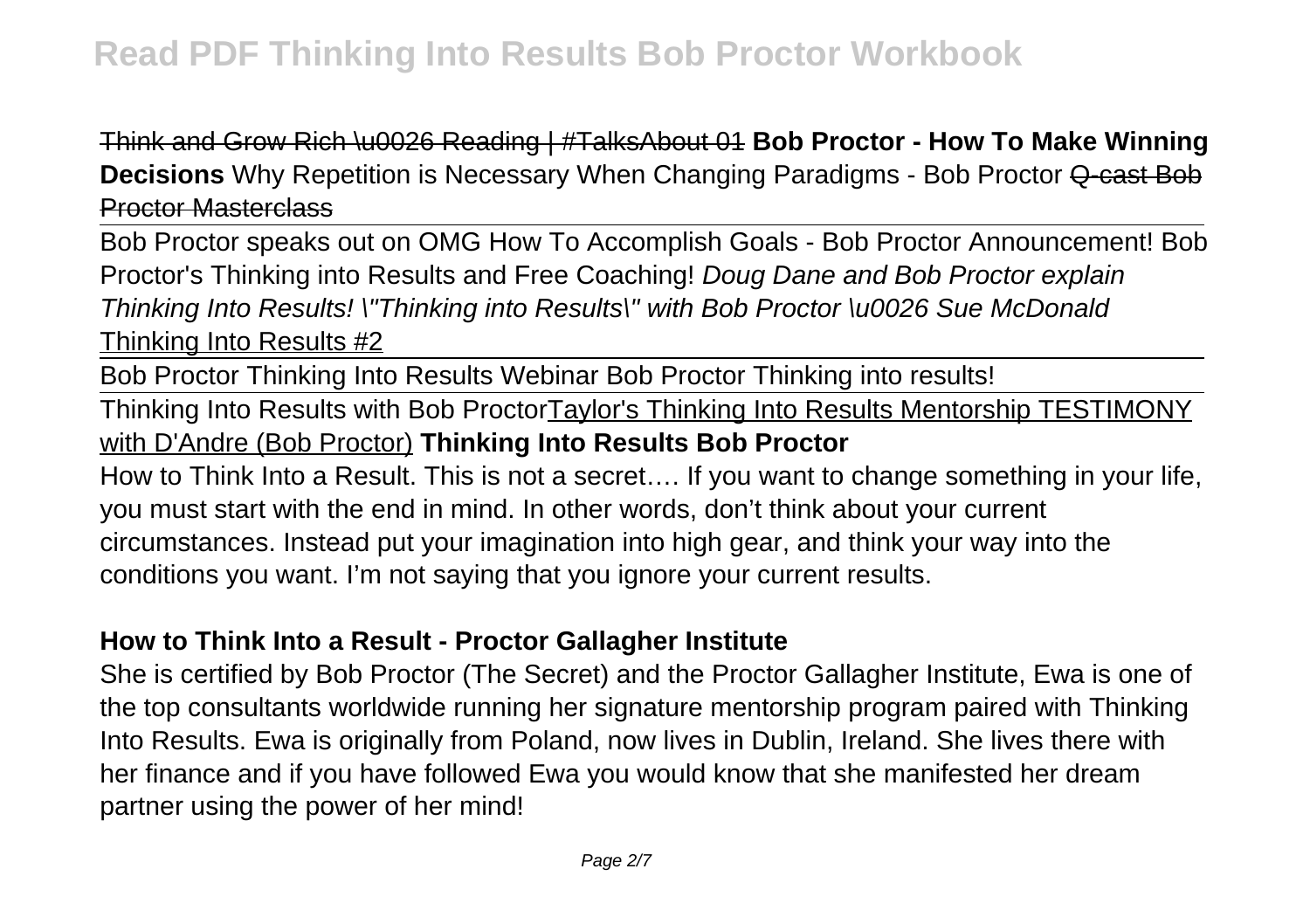# **Thinking Into Results | Developed by Bob Proctor ...**

I first met Bob Proctor in 1994. Shortly thereafter, I resigned my corporate job and began my own marketing agency, which included the great pleasure of working directly with Bob as his writer. On an almost daily basis, we would kibbitz back and forth on various...

# **Proctor Gallagher Consultant | Turn Thinking Into Results**

Thinking Into Results A 24-week process for radical personal transformation. Thinking Into Results is a comprehensive consultant-guided program designed to facilitate positive, profound, permanent change in any area of your life, including: Debt elimination; Job promotion; Weight release; A personal relationships; A new home; Wealth creation; Improved health

# **Bob Proctor – Thinking into Results | ProCrack Team**

Well I was feeling that way, up until one day I came across this super cool program called Thinking Into Results, this program where it's a complete paradigm shift, a phenomenal life changing-program. Co-founded by Bob Proctor and now this program is being applied all around the world. What did this program do to me?

# **Proctor Gallagher Consultant | Just another Thinking Into ...**

The impact of each individual phase in the Thinking into Results process is maximised via the power of repetition the first and most important law of learning, which causes a fundamental alteration of the mental processes that create your results.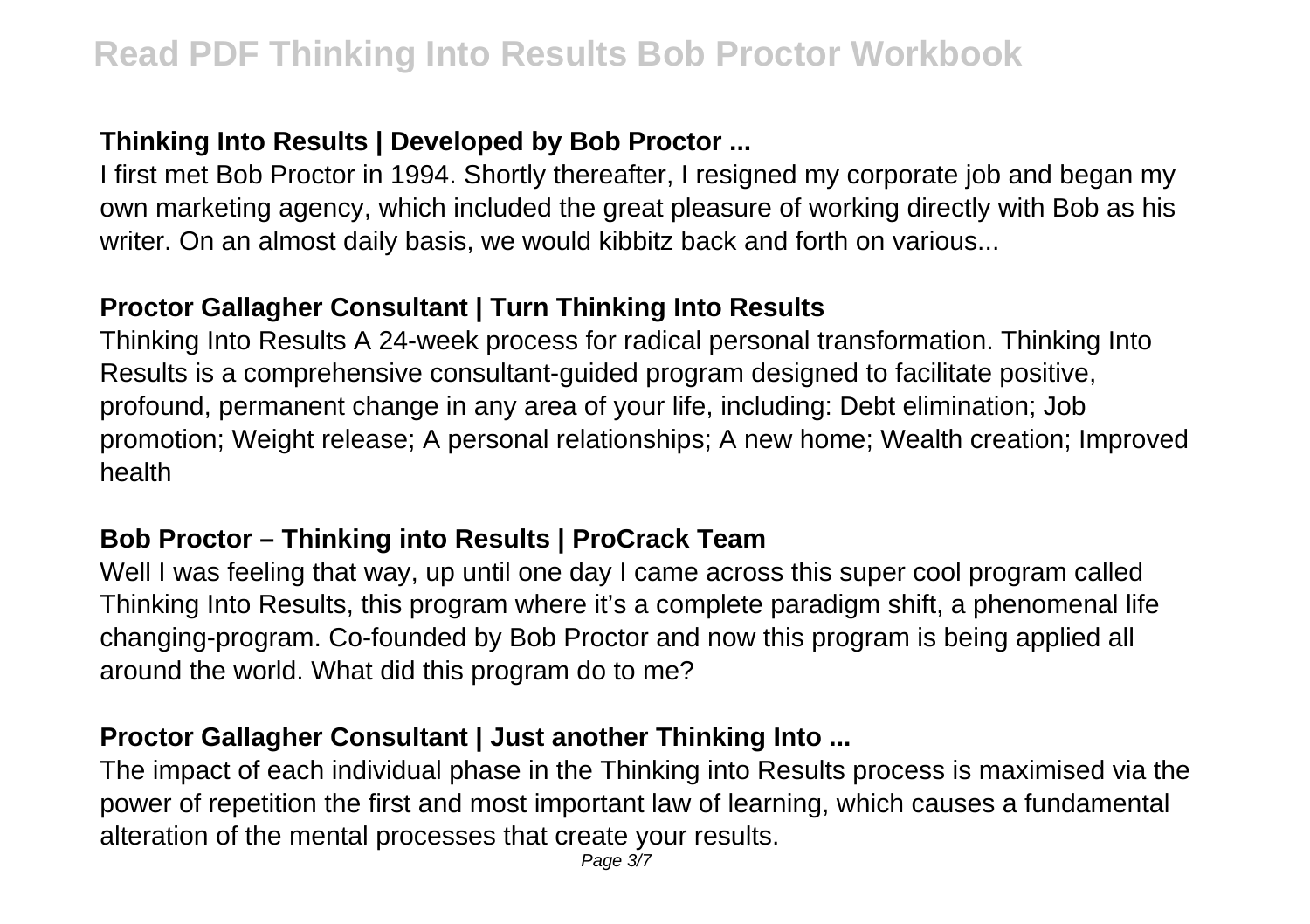#### **Dynamite Lifestyle - Thinking into Results**

Thinking Into Results Program; About PGI; Contact/About; Select Page. Jeff Keim Coaching & Consulting welcomes you to your amazing journey…with Quantum Jeff & Bob Proctor Please enjoy the message below from Bob Proctor and Sandy Gallagher. Jeff Keim, Proctor Gallagher Coach & Consultant. If you want something more out of life, but aren't

# **Proctor Gallagher Consultant | Turn Thinking Into Results**

The Thinking Into Results Program guides you through a powerful 12 lesson process for creating your new, desired results. Each lesson builds upon the previous lesson. It is important to periodically review the program in its entirety for constant reinforcement of the ideas. It is through the repetition of the lessons that you will experience permanent changes.

#### **Thinking Into Results - Proctor Gallagher Institute**

To millions of people across the globe, the name Bob Proctor is synonymous with success. Long before his role in the movie The Secret sent him into the realm of superstardom, he was already a legendary figure in the world of personal development. His insights, inspiration, ideas, systems, and strategies are the dimes on which countless lives have spun — the sparks that have ignited career transformations, personal epiphanies, inner awakenings, and the creation of million-dollar fortunes ...

#### **Make personal growth and success your new, high-paid ...**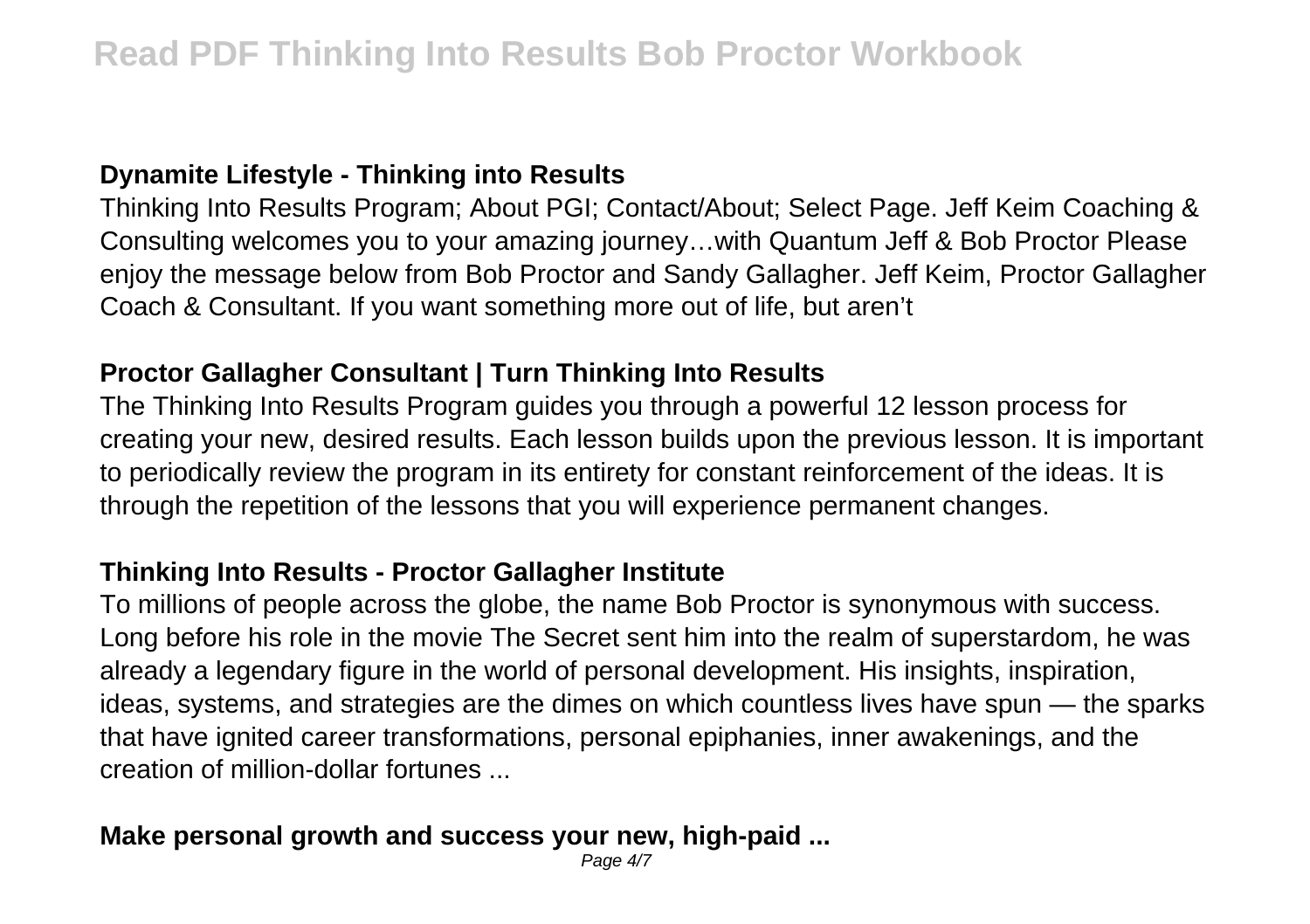Your Thinking Into Results Client Portal has moved! The new web address for your portal is – https://www.proctorgallagher.institute/ You will use your same username ...

#### **Clients | Proctor Gallagher Institute**

Thinking Into Results, brings an innovative format to professional leadership and development. Combining over 50 years of research in the personal and professional development industry and over 20 years in corporate merger and acquisition law, Bob Proctor and Sandra Gallagher join forces to bring you a complete personal and professional development program that is completely life changing.

#### **Your Success | Proctor Gallagher ... - Thinking Into Results**

Thinking Into Results, is a Proctor Gallagher mentoring programme designed for ambitious individuals, entrepreneurs and executives. Get Started Now. "A mentor is someone who sees more talent and ability within you, than you see in yourself, and helps bring it out of you.". — Bob Proctor.

#### **Thinking into Results - Pauline Rohdich Proctor Gallagher ...**

He is a certified Thinking Into Results facilitator working alongside Bob Proctor. He teaches corporations and individuals what's getting in their way – to achieve big results. "If you want to increase sales, it's actually got nothing to with selling", says Gary. According to Gary, the secret to achieving big results is to change the way you think.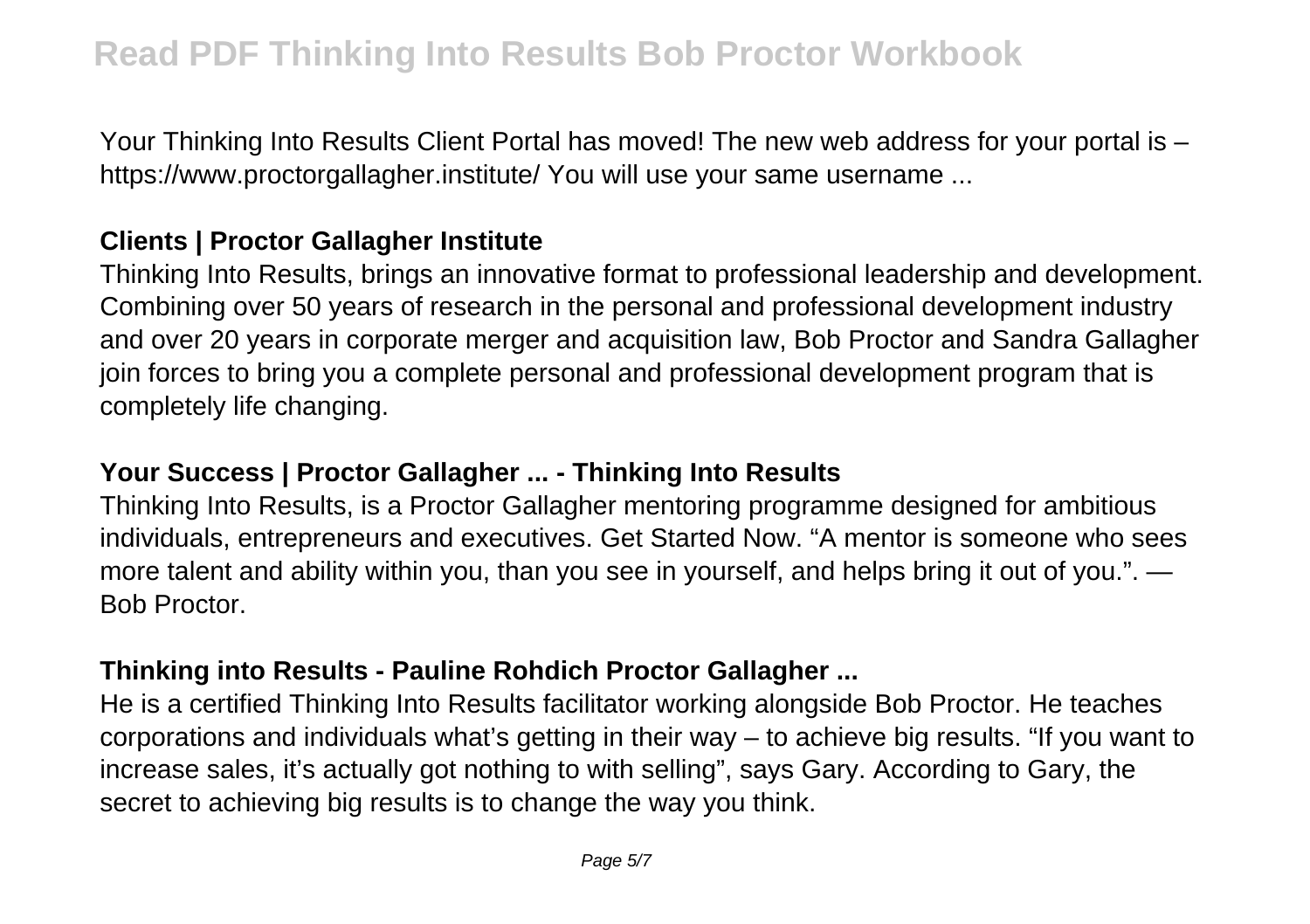# **Proctor Gallagher Consultant | Turn Thinking Into Results**

Published on Jun 25, 2018 Watch this amazing presentation that Bob Proctor did at the Consultant Training in May 2018, where he inspiered thousands of people from around the world. Bob was on fire...

# **Bob Proctor - Thinking Into Results**

2009, Bob Proctor and Sandra Gallagher Place your goal card in your wallet, purse or pocket. Call it to mind several times a day. By thinking about the goals you've established for yourself every morning, many times during the day, and every night, you begin moving toward it, and bringing it toward you.

# **"A WORTHY IDEAL"— Setting and Achieving Worthy Goals**

"I highly recommend the Thinking into Results program created by Bob Proctor and Sandy Gallagher to anyone interested in growing personally or growing their business. If you are willing to commit at least 12 weeks to changing your life, you will literally be astounded by what you accomplish.

#### **Client Testimonials | Proctor ... - Thinking Into Results**

Developed by world-renowned success expert Bob Proctor and corporate attorney Sandy Gallagher. Thinking Into Results is building the motivation, effectiveness and entrepreneurial capacity of individuals, teams and corporations the world over. It is the result of 50+ years of dedicated study and research around human potential.